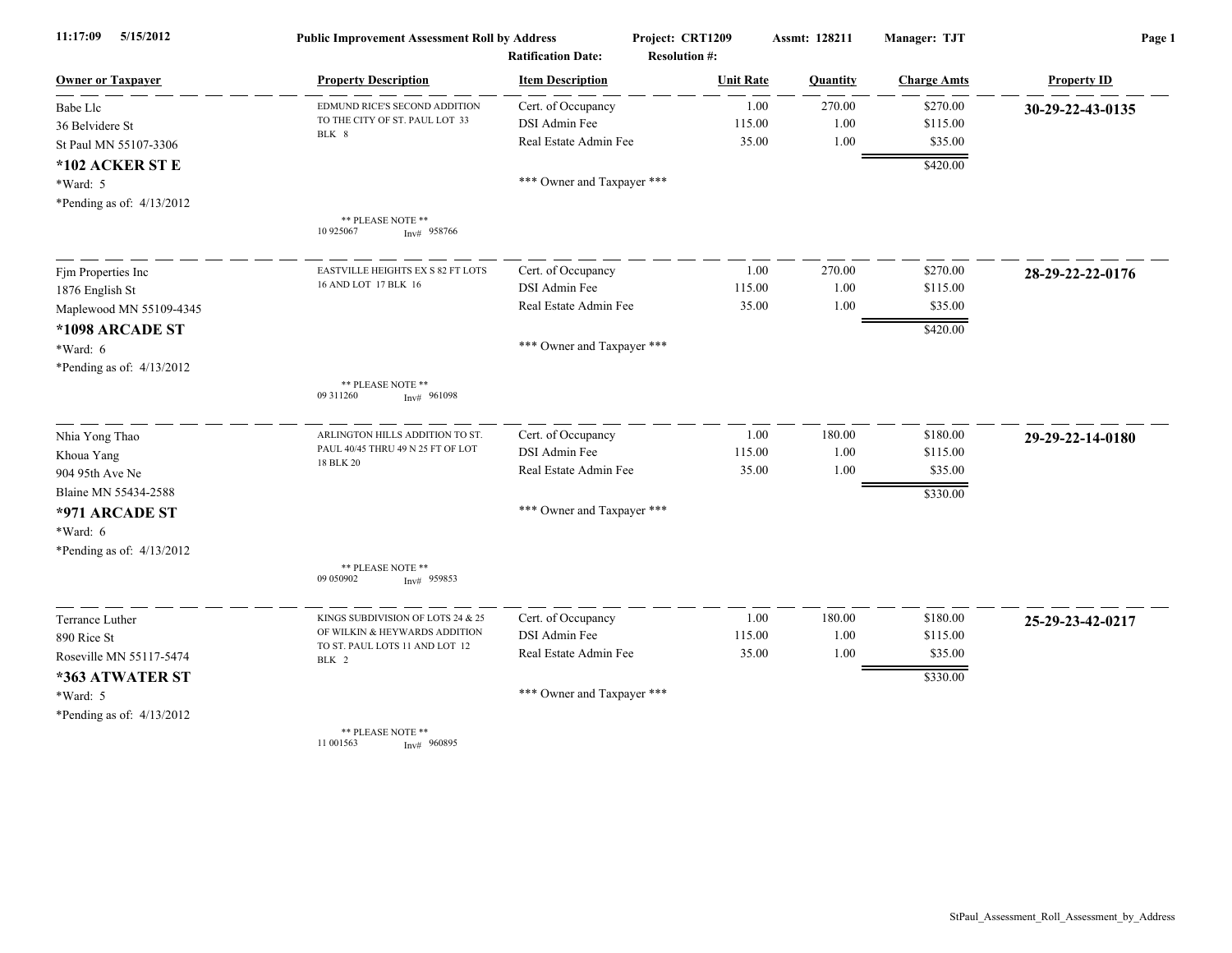| 11:17:09<br>5/15/2012       | <b>Public Improvement Assessment Roll by Address</b><br><b>Ratification Date:</b>                        |                            | Project: CRT1209<br><b>Resolution #:</b> | Assmt: 128211 | Manager: TJT       | Page 2             |
|-----------------------------|----------------------------------------------------------------------------------------------------------|----------------------------|------------------------------------------|---------------|--------------------|--------------------|
| <b>Owner or Taxpayer</b>    | <b>Property Description</b>                                                                              | <b>Item Description</b>    | <b>Unit Rate</b>                         | Quantity      | <b>Charge Amts</b> | <b>Property ID</b> |
| Perfect Auto Body Inc       | AUDITOR'S SUBDIVISION NO. 20 ST.                                                                         | Cert. of Occupancy         | 1.00                                     | 180.00        | \$180.00           | 33-29-22-32-0145   |
| 204 Bates Ave               | PAUL, MINN. LOT 10                                                                                       | DSI Admin Fee              | 115.00                                   | 1.00          | \$115.00           |                    |
| St Paul MN 55106-5502       |                                                                                                          | Real Estate Admin Fee      | 35.00                                    | 1.00          | \$35.00            |                    |
| *204 BATES AVE              |                                                                                                          |                            |                                          |               | \$330.00           |                    |
| *Ward: 7                    |                                                                                                          | *** Taxpayer ***           |                                          |               |                    |                    |
| *Pending as of: 4/13/2012   |                                                                                                          |                            |                                          |               |                    |                    |
| Steven R Kuehl              | AUDITOR'S SUBDIVISION NO. 20 ST.                                                                         | *** Owner ***              |                                          |               |                    | 33-29-22-32-0145   |
| Evelyn M Kuehl              | PAUL, MINN. LOT 10                                                                                       |                            |                                          |               |                    |                    |
| 204 Bates Ave               |                                                                                                          |                            |                                          |               |                    |                    |
| St Paul MN 55106-5502       |                                                                                                          |                            |                                          |               |                    |                    |
| *204 BATES AVE              |                                                                                                          |                            |                                          |               |                    |                    |
| *Ward: 7                    |                                                                                                          |                            |                                          |               |                    |                    |
| *Pending as of: $4/13/2012$ |                                                                                                          |                            |                                          |               |                    |                    |
|                             | ** PLEASE NOTE **<br>11 285358<br>$Inv#$ 959078                                                          |                            |                                          |               |                    |                    |
| Dean J Welk                 | ST. ALBANS STREET ADDITION TO                                                                            | Cert. of Occupancy         | 1.00                                     | 300.00        | \$300.00           | 35-29-23-11-0083   |
| Heather L Welk              | THE CITY OF ST. PAUL LOT 27                                                                              | DSI Admin Fee              | 115.00                                   | 1.00          | \$115.00           |                    |
| Po Box 9188                 |                                                                                                          | Real Estate Admin Fee      | 35.00                                    | 1.00          | \$35.00            |                    |
| Maplewood MN 55109-0188     |                                                                                                          |                            |                                          |               | \$450.00           |                    |
| *695 BLAIR AVE              |                                                                                                          | *** Owner and Taxpayer *** |                                          |               |                    |                    |
| *Ward: 1                    |                                                                                                          |                            |                                          |               |                    |                    |
| *Pending as of: 4/13/2012   |                                                                                                          |                            |                                          |               |                    |                    |
|                             | ** PLEASE NOTE **<br>11 116510<br>Inv# 960054                                                            |                            |                                          |               |                    |                    |
| Robert E Woller             | STINSON'S ADDITION TO THE CITY                                                                           | Cert. of Occupancy         | 1.00                                     | 540.00        | \$540.00           | 29-29-22-34-0100   |
| Shirley E Woller            | OF SAINT PAUL IN THE STATE OF                                                                            | DSI Admin Fee              | 115.00                                   | 1.00          | \$115.00           |                    |
| 901 Wells St                | MINNESOTA LOT 1 BLK 16                                                                                   | Real Estate Admin Fee      | 35.00                                    | 1.00          | \$35.00            |                    |
| St Paul MN 55106-3829       |                                                                                                          |                            |                                          |               | \$690.00           |                    |
| *570 BUSH AVE               |                                                                                                          | *** Owner and Taxpayer *** |                                          |               |                    |                    |
| *Ward: 2                    |                                                                                                          |                            |                                          |               |                    |                    |
| *Pending as of: $4/13/2012$ |                                                                                                          |                            |                                          |               |                    |                    |
|                             | ** PLEASE NOTE **<br>10 919572<br>959693<br>Inv#<br>10 919571<br>Inv# 959697<br>10 919576<br>Inv# 959698 |                            |                                          |               |                    |                    |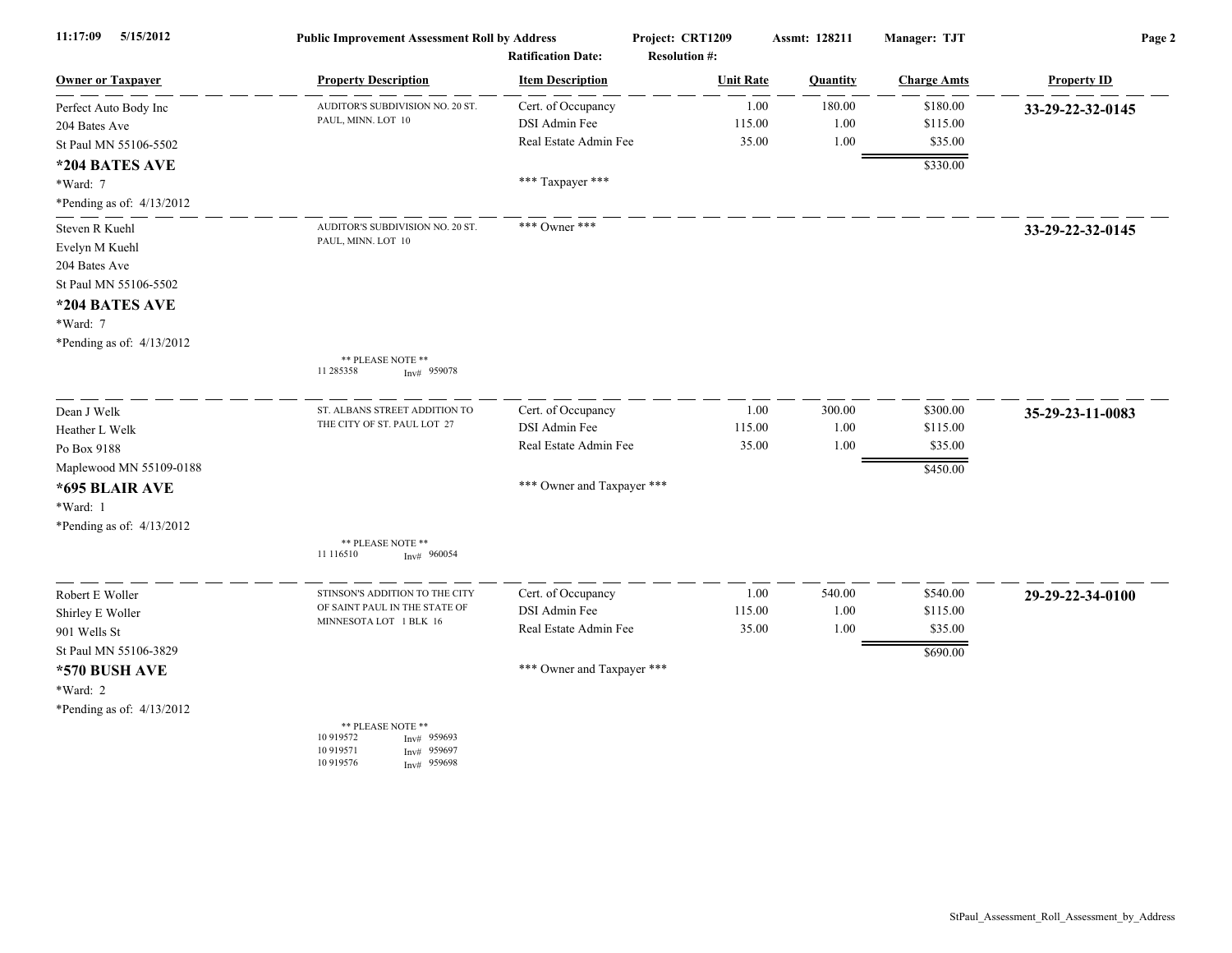| 5/15/2012<br>11:17:09     | <b>Public Improvement Assessment Roll by Address</b> |                                                      | Project: CRT1209                         | Assmt: 128211 | Manager: TJT       | Page 3             |
|---------------------------|------------------------------------------------------|------------------------------------------------------|------------------------------------------|---------------|--------------------|--------------------|
| <b>Owner or Taxpayer</b>  | <b>Property Description</b>                          | <b>Ratification Date:</b><br><b>Item Description</b> | <b>Resolution #:</b><br><b>Unit Rate</b> | Quantity      | <b>Charge Amts</b> | <b>Property ID</b> |
| Doug F Remly              | AUDITOR'S SUBDIVISION NO. 62 ST.                     | Cert. of Occupancy                                   | 1.00                                     | 340.00        | \$340.00           | 34-29-22-33-0012   |
| 4205 15th Ave S           | PAUL, MINN. SUBJ TO ESMTS; LOT 13                    | DSI Admin Fee                                        | 115.00                                   | 1.00          | \$115.00           |                    |
| Minneapolis MN 55407-3301 | <b>BLK 29</b>                                        | Real Estate Admin Fee                                | 35.00                                    | 1.00          | \$35.00            |                    |
| *308 CLARENCE ST          |                                                      |                                                      |                                          |               | \$490.00           |                    |
| *Ward: 7                  |                                                      | *** Owner and Taxpayer ***                           |                                          |               |                    |                    |
| *Pending as of: 4/13/2012 |                                                      |                                                      |                                          |               |                    |                    |
|                           | ** PLEASE NOTE **<br>07 127852<br>$Inv#$ 958767      |                                                      |                                          |               |                    |                    |
| James Swartwood           | J. M. WARNER'S ADDITION TO ST.                       | Cert. of Occupancy                                   | 1.00                                     | 340.00        | \$340.00           | 29-29-22-12-0191   |
| Po Box 17255              | PAUL, MINN. LOT 7                                    | DSI Admin Fee                                        | 115.00                                   | 1.00          | \$115.00           |                    |
| Minneapolis MN 55417-0255 |                                                      | Real Estate Admin Fee                                | 35.00                                    | 1.00          | \$35.00            |                    |
| *1104 EDGERTON ST         |                                                      |                                                      |                                          |               | \$490.00           |                    |
| *Ward: 6                  |                                                      | *** Owner and Taxpayer ***                           |                                          |               |                    |                    |
| *Pending as of: 4/13/2012 |                                                      |                                                      |                                          |               |                    |                    |
|                           | ** PLEASE NOTE **<br>07 03 1889<br>$Inv#$ 959072     |                                                      |                                          |               |                    |                    |
| Joel A Anderson           | RICHARD MCCARRICKS                                   | Cert. of Occupancy                                   | 1.00                                     | 170.00        | \$170.00           | 33-29-22-24-0175   |
| Lisa P Anderson           | SUBDIVISION OF BLOCK 88 OF                           | DSI Admin Fee                                        | 115.00                                   | 1.00          | \$115.00           |                    |
| 27 Deer Hills Dr          | LYMAN DAYTON'S ADDITION TO ST.<br>PAUL LOT 14 BLK 88 | Real Estate Admin Fee                                | 35.00                                    | 1.00          | \$35.00            |                    |
| St Paul MN 55127-2211     |                                                      |                                                      |                                          |               | \$320.00           |                    |
| *534 FOREST ST            |                                                      | *** Owner and Taxpayer ***                           |                                          |               |                    |                    |
| *Ward: 7                  |                                                      |                                                      |                                          |               |                    |                    |
| *Pending as of: 4/13/2012 |                                                      |                                                      |                                          |               |                    |                    |
|                           | ** PLEASE NOTE **<br>08 235 804<br>Inv# 961086       |                                                      |                                          |               |                    |                    |
| M & J Lynch Inc           | SUMMIT PARK ADDITION TO ST.                          | Cert. of Occupancy                                   | 1.00                                     | 260.00        | \$260.00           | 02-28-23-31-0055   |
| 6180 Upper Afton Cv       | PAUL IN RAMSEY COUNTY,                               | DSI Admin Fee                                        | 115.00                                   | 1.00          | \$115.00           |                    |
| Woodbury MN 55125-1159    | MINNESOTA LOT 20 BLK 24                              | Real Estate Admin Fee                                | 35.00                                    | 1.00          | \$35.00            |                    |
| *897 GOODRICH AVE         |                                                      |                                                      |                                          |               | \$410.00           |                    |
| *Ward: 2                  |                                                      | *** Owner and Taxpayer ***                           |                                          |               |                    |                    |
| *Pending as of: 4/13/2012 |                                                      |                                                      |                                          |               |                    |                    |
|                           | ** PLEASE NOTE **<br>07 035279<br>Inv# 961215        |                                                      |                                          |               |                    |                    |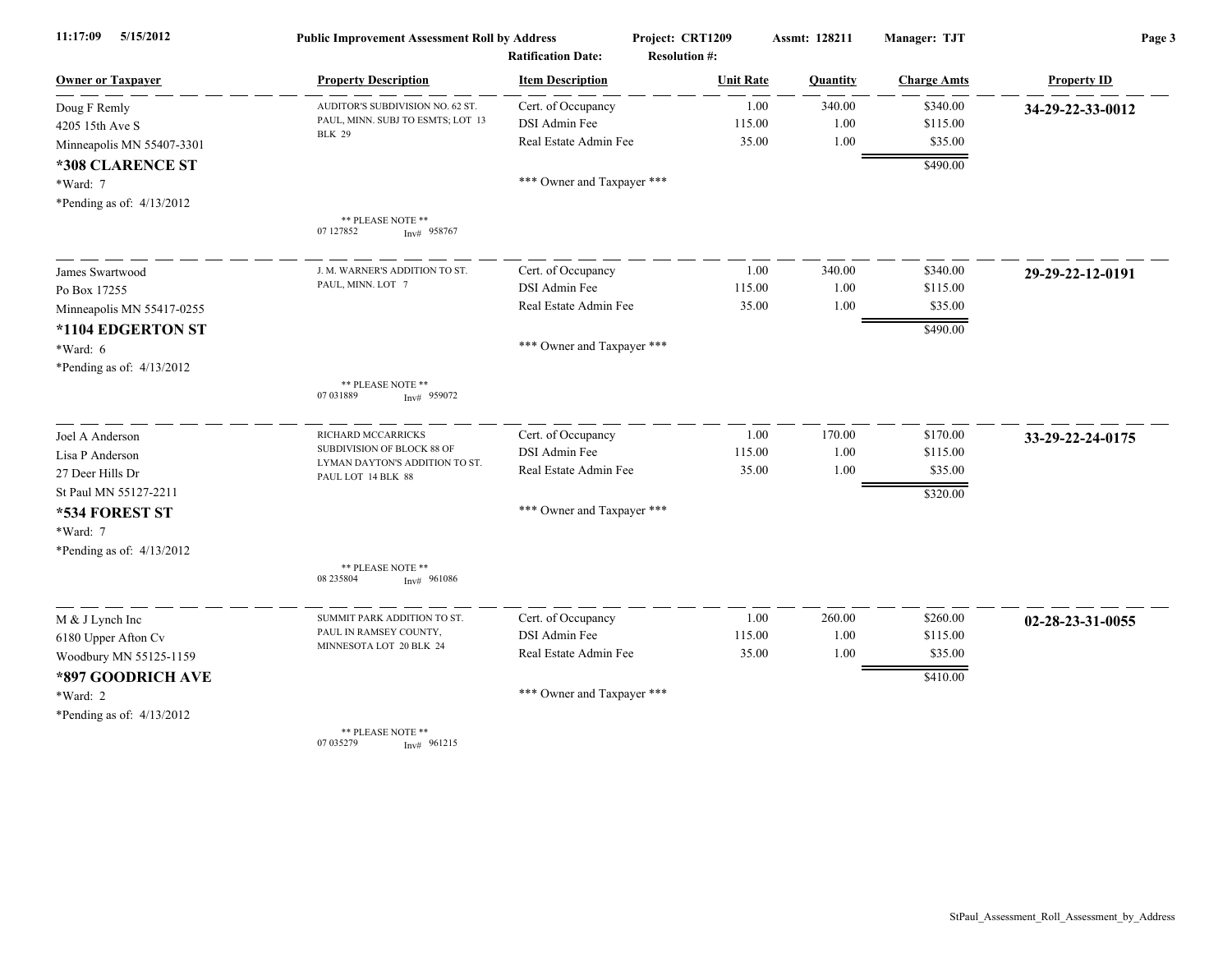| 5/15/2012<br>11:17:09       | <b>Public Improvement Assessment Roll by Address</b> | <b>Ratification Date:</b>  | Project: CRT1209<br><b>Resolution #:</b> | Assmt: 128211 | Manager: TJT       | Page 4             |
|-----------------------------|------------------------------------------------------|----------------------------|------------------------------------------|---------------|--------------------|--------------------|
| <b>Owner or Taxpayer</b>    | <b>Property Description</b>                          | <b>Item Description</b>    | <b>Unit Rate</b>                         | Quantity      | <b>Charge Amts</b> | <b>Property ID</b> |
| Gregory T Pavlick           | SUMMIT PARK ADDITION TO ST.                          | Cert. of Occupancy         | 1.00                                     | 327.00        | \$327.00           | 02-28-23-41-0163   |
| Po Box 16124                | PAUL IN RAMSEY COUNTY,                               | DSI Admin Fee              | 115.00                                   | 1.00          | \$115.00           |                    |
| St Paul MN 55116-0124       | MINNESOTA LOT 4 BLK 5                                | Real Estate Admin Fee      | 35.00                                    | 1.00          | \$35.00            |                    |
| *694 GRAND AVE              |                                                      |                            |                                          |               | \$477.00           |                    |
| *Ward: 2                    |                                                      | *** Owner and Taxpayer *** |                                          |               |                    |                    |
| *Pending as of: 4/13/2012   |                                                      |                            |                                          |               |                    |                    |
|                             | ** PLEASE NOTE **                                    |                            |                                          |               |                    |                    |
|                             | 05 100279<br>Inv# 960430                             |                            |                                          |               |                    |                    |
| John W Smaby                | SUBDIVISION OF BLOCKS 17 & 23                        | Cert. of Occupancy         | 1.00                                     | 200.00        | \$200.00           | $01-28-23-23-0102$ |
| Claudia L Fercello          | WOODLAND PARK ADDITION TO ST.<br>PAUL LOT 8 BLK 17   | DSI Admin Fee              | 115.00                                   | 1.00          | \$115.00           |                    |
| 1005 Como Blvd E            |                                                      | Real Estate Admin Fee      | 35.00                                    | 1.00          | \$35.00            |                    |
| St Paul MN 55103-1024       |                                                      |                            |                                          |               | \$350.00           |                    |
| *600 HOLLY AVE              |                                                      | *** Owner and Taxpayer *** |                                          |               |                    |                    |
| *Ward: 1                    |                                                      |                            |                                          |               |                    |                    |
| *Pending as of: 4/13/2012   |                                                      |                            |                                          |               |                    |                    |
|                             | ** PLEASE NOTE **<br>07 037635<br>Inv# 965628        |                            |                                          |               |                    |                    |
| Katherine N Yngve           | LEXINGTON PARK PLAT 8 LOT 7                          | Cert. of Occupancy         | 1.00                                     | 485.00        | \$485.00           | 10-28-23-13-0196   |
| Alan Yngve                  | BLK 4                                                | DSI Admin Fee              | 115.00                                   | 1.00          | \$115.00           |                    |
| Po Box 16502                |                                                      | Real Estate Admin Fee      | 35.00                                    | 1.00          | \$35.00            |                    |
| Saint Paul MN 55116-0502    |                                                      |                            |                                          |               | \$635.00           |                    |
| *1252 JAMES AVE             |                                                      | *** Owner and Taxpayer *** |                                          |               |                    |                    |
| $*Ward: 3$                  |                                                      |                            |                                          |               |                    |                    |
| *Pending as of: 4/13/2012   |                                                      |                            |                                          |               |                    |                    |
|                             | ** PLEASE NOTE **                                    |                            |                                          |               |                    |                    |
|                             | 10 615746<br>965626<br>Inv#                          |                            |                                          |               |                    |                    |
| Michael A Roberts           | E. M. MACKUBIN'S SUBDIVISION OF                      | Cert. of Occupancy         | 1.00                                     | 255.00        | \$255.00           | 29-29-22-14-0004   |
| Tiffany C Roberts           | BLOCK 1, ARLINGTON HILLS                             | DSI Admin Fee              | 115.00                                   | 1.00          | \$115.00           |                    |
| 1935 Parkland Ct            | ADDITION LOT 8 BLK 1                                 | Real Estate Admin Fee      | 35.00                                    | 1.00          | \$35.00            |                    |
| St Paul MN 55119-4922       |                                                      |                            |                                          |               | \$405.00           |                    |
| *786 MAGNOLIA AVE E         |                                                      | *** Owner and Taxpayer *** |                                          |               |                    |                    |
| *Ward: 6                    |                                                      |                            |                                          |               |                    |                    |
| *Pending as of: $4/13/2012$ |                                                      |                            |                                          |               |                    |                    |
|                             | ** PLEASE NOTE **                                    |                            |                                          |               |                    |                    |

07 096086 **Inv#** 961088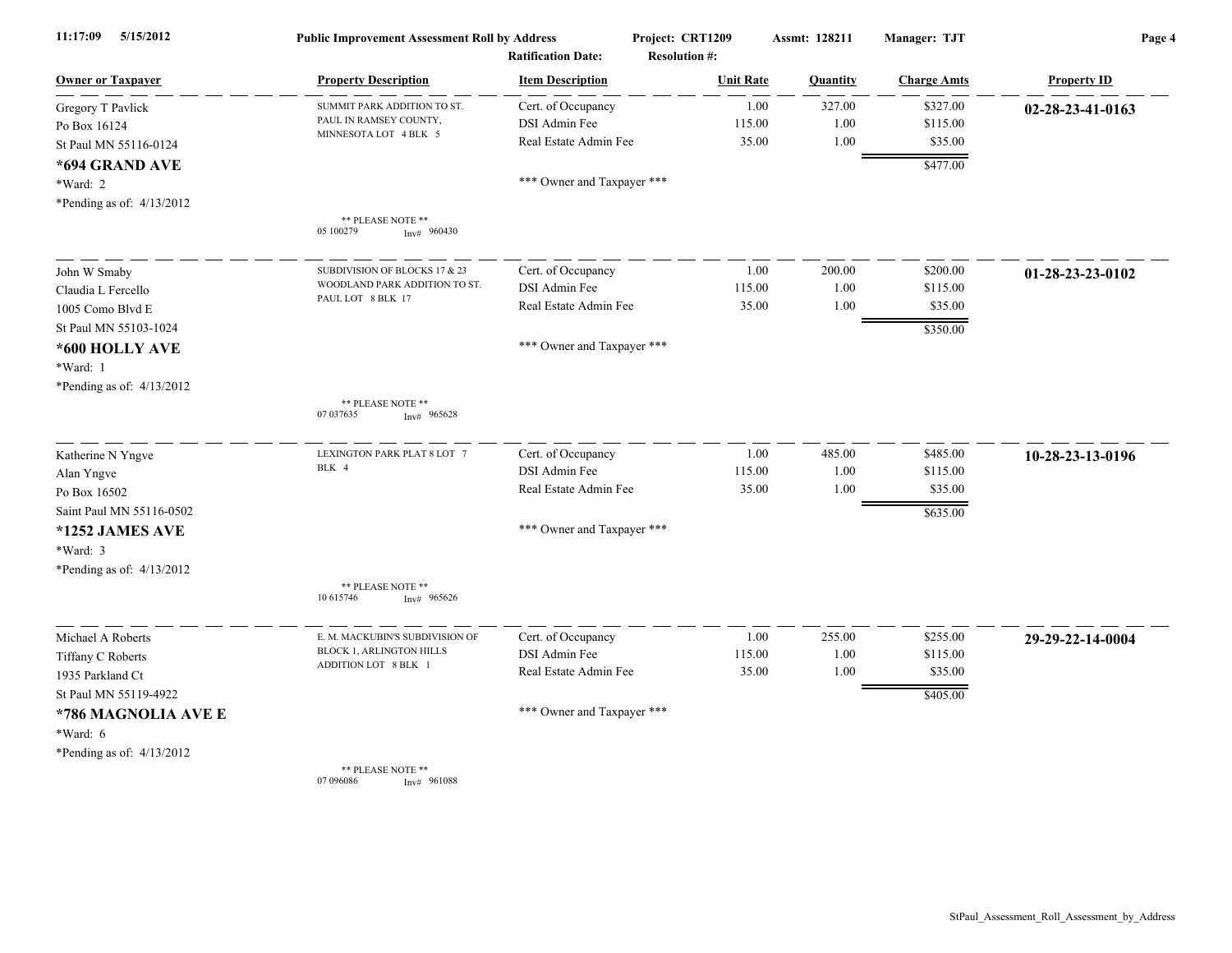| 5/15/2012<br>11:17:09       | <b>Public Improvement Assessment Roll by Address</b><br><b>Ratification Date:</b> |                            | Project: CRT1209<br><b>Resolution #:</b> | Assmt: 128211 | Manager: TJT       | Page 5             |
|-----------------------------|-----------------------------------------------------------------------------------|----------------------------|------------------------------------------|---------------|--------------------|--------------------|
| <b>Owner or Taxpayer</b>    | <b>Property Description</b>                                                       | <b>Item Description</b>    | <b>Unit Rate</b>                         | Quantity      | <b>Charge Amts</b> | <b>Property ID</b> |
| Kao Yang                    | OAK VILLE PARK LOT 2 BLK 14                                                       | Cert. of Occupancy         | 1.00                                     | 170.00        | \$170.00           | 29-29-22-11-0018   |
| Yer Pha                     |                                                                                   | DSI Admin Fee              | 115.00                                   | 1.00          | \$115.00           |                    |
| 664 Desoto St               |                                                                                   | Real Estate Admin Fee      | 35.00                                    | 1.00          | \$35.00            |                    |
| Saint Paul MN 55130-4407    |                                                                                   |                            |                                          |               | \$320.00           |                    |
| *772 MARYLAND AVE E         |                                                                                   | *** Owner and Taxpayer *** |                                          |               |                    |                    |
| $*Ward: 6$                  |                                                                                   |                            |                                          |               |                    |                    |
| *Pending as of: $4/13/2012$ |                                                                                   |                            |                                          |               |                    |                    |
|                             | ** PLEASE NOTE **<br>08 014249<br>$Inv#$ 959861                                   |                            |                                          |               |                    |                    |
| John P Carrier              | SYLVAN HEIGHTS ADDITION LOTS 3                                                    | Cert. of Occupancy         | 1.00                                     | 200.00        | \$200.00           | 22-29-22-22-0090   |
| 461 Jayne St                | AND LOT 4 BLK 2                                                                   | DSI Admin Fee              | 115.00                                   | 1.00          | \$115.00           |                    |
| Saint Paul MN 55119-4061    |                                                                                   | Real Estate Admin Fee      | 35.00                                    | 1.00          | \$35.00            |                    |
| *1663 MCAFEE ST             |                                                                                   |                            |                                          |               | \$350.00           |                    |
| *Ward: 6                    |                                                                                   | *** Owner and Taxpayer *** |                                          |               |                    |                    |
| *Pending as of: 4/13/2012   |                                                                                   |                            |                                          |               |                    |                    |
|                             | ** PLEASE NOTE **<br>07 221761<br>Inv# 960789                                     |                            |                                          |               |                    |                    |
| <b>Bmk Management Llc</b>   | ROGER'S REARRANGEMENT OF                                                          | Cert. of Occupancy         | 1.00                                     | 425.00        | \$425.00           | 33-29-22-34-0016   |
| 5022 Upper 147th St         | <b>BLOCK 7 OF MCLEAN'S</b><br>RESERVATION TO ST. PAUL LOT 18                      | DSI Admin Fee              | 115.00                                   | 1.00          | \$115.00           |                    |
| Apple Valley MN 55124-7768  | BLK 7                                                                             | Real Estate Admin Fee      | 35.00                                    | 1.00          | \$35.00            |                    |
| *1011 MCLEAN AVE            |                                                                                   |                            |                                          |               | \$575.00           |                    |
| *Ward: 7                    |                                                                                   | *** Owner and Taxpayer *** |                                          |               |                    |                    |
| *Pending as of: 4/13/2012   |                                                                                   |                            |                                          |               |                    |                    |
|                             | ** PLEASE NOTE **<br>11 244764<br>$Inv#$ 959352                                   |                            |                                          |               |                    |                    |
| Bee Vue                     | SMITH'S SUBDIVISION OF BLOCK 3                                                    | Cert. of Occupancy         | 1.00                                     | 414.00        | \$414.00           | 36-29-23-22-0206   |
| 21301 Furman St Ne          | OF STINSON'S DIVISION OF NW 1/4.                                                  | DSI Admin Fee              | 115.00                                   | 1.00          | \$115.00           |                    |
| Wyoming MN 55092-9626       | SEC. 36, T. 29, R. 23 WEST LOTS 50<br>THRU LOT 58 & THE W 1/4 OF LOT 59           | Real Estate Admin Fee      | 35.00                                    | 1.00          | \$35.00            |                    |
| *514 MINNEHAHA AVE W        | BLK 3                                                                             |                            |                                          |               | \$564.00           |                    |
| *Ward: 1                    |                                                                                   | *** Owner and Taxpayer *** |                                          |               |                    |                    |
| *Pending as of: 4/13/2012   |                                                                                   |                            |                                          |               |                    |                    |
|                             | ** PLEASE NOTE **<br>09 043794<br>Inv# 960601                                     |                            |                                          |               |                    |                    |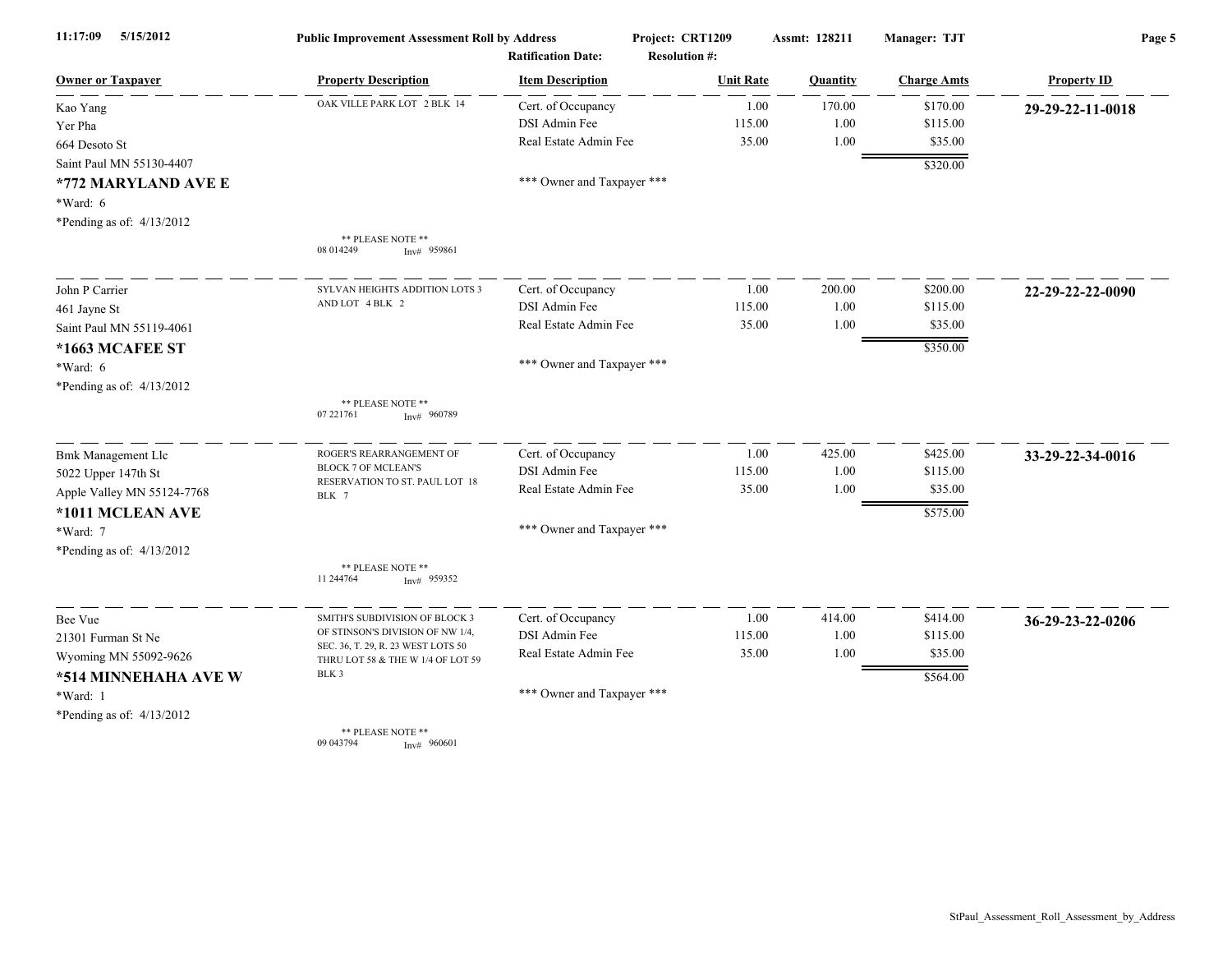| 5/15/2012<br>11:17:09     | <b>Public Improvement Assessment Roll by Address</b><br><b>Ratification Date:</b> |                            | Project: CRT1209<br><b>Resolution #:</b> | Assmt: 128211 | Manager: TJT       | Page 6             |  |
|---------------------------|-----------------------------------------------------------------------------------|----------------------------|------------------------------------------|---------------|--------------------|--------------------|--|
| <b>Owner or Taxpayer</b>  | <b>Property Description</b>                                                       | <b>Item Description</b>    | <b>Unit Rate</b>                         | Quantity      | <b>Charge Amts</b> | <b>Property ID</b> |  |
| Lavonne Ann Hill          | ST ANTHONY PARK NORTH S 1/2 OF                                                    | Cert. of Occupancy         | 1.00                                     | 708.00        | \$708.00           | 20-29-23-44-0065   |  |
| 2087 Scudder St           | LOT 8 AND ALL OF LOT 7 BLK 47                                                     | <b>DSI Admin Fee</b>       | 115.00                                   | 1.00          | \$115.00           |                    |  |
| Saint Paul MN 55108-1822  |                                                                                   | Real Estate Admin Fee      | 35.00                                    | 1.00          | \$35.00            |                    |  |
| *1254 RAYMOND AVE         |                                                                                   |                            |                                          |               | \$858.00           |                    |  |
| *Ward: 4                  |                                                                                   | *** Owner and Taxpayer *** |                                          |               |                    |                    |  |
| *Pending as of: 4/13/2012 |                                                                                   |                            |                                          |               |                    |                    |  |
|                           | ** PLEASE NOTE **<br>06 107888<br>$Inv#$ 958956                                   |                            |                                          |               |                    |                    |  |
| Bee Vue                   | EDMUND RICE'S THIRD ADDITION TO                                                   | Cert. of Occupancy         | 1.00                                     | 425.00        | \$425.00           | 30-29-22-42-0018   |  |
| 21301 Furman St Ne        | THE CITY OF ST. PAUL S 3/4 OF LOT<br>20 BLK 2                                     | DSI Admin Fee              | 115.00                                   | 1.00          | \$115.00           |                    |  |
| Wyoming MN 55092-9626     |                                                                                   | Real Estate Admin Fee      | 35.00                                    | 1.00          | \$35.00            |                    |  |
| *147 SIMS AVE             |                                                                                   |                            |                                          |               | \$575.00           |                    |  |
| $*Ward: 5$                |                                                                                   | *** Owner and Taxpayer *** |                                          |               |                    |                    |  |
| *Pending as of: 4/13/2012 |                                                                                   |                            |                                          |               |                    |                    |  |
|                           | ** PLEASE NOTE **<br>10 312337<br>Inv# 960606                                     |                            |                                          |               |                    |                    |  |
| Gregory J Rose            | WEST ST PAUL BLKS 1 THRU 99 LOT                                                   | Cert. of Occupancy         | 1.00                                     | 200.00        | \$200.00           | 07-28-22-14-0052   |  |
| 560 Stryker Ave           | 4 BLK 99                                                                          | DSI Admin Fee              | 115.00                                   | 1.00          | \$115.00           |                    |  |
| St Paul MN 55107-2813     |                                                                                   | Real Estate Admin Fee      | 35.00                                    | 1.00          | \$35.00            |                    |  |
| *560 STRYKER AVE          |                                                                                   |                            |                                          |               | \$350.00           |                    |  |
| *Ward: 2                  |                                                                                   | *** Owner and Taxpayer *** |                                          |               |                    |                    |  |
| *Pending as of: 4/13/2012 |                                                                                   |                            |                                          |               |                    |                    |  |
|                           | ** PLEASE NOTE **<br>11 268318<br>$Inv#$ 957699                                   |                            |                                          |               |                    |                    |  |
| Gregory W Clark           | CONDOMINIUM NUMBER 281                                                            | Cert. of Occupancy         | 1.00                                     | 128.00        | \$128.00           | 01-28-23-24-0251   |  |
| Carol J Clark             | NATHAN HOUSE & MEWS UNIT NO.1                                                     | DSI Admin Fee              | 115.00                                   | 1.00          | \$115.00           |                    |  |
| 415 Summit Ave Unit 1     |                                                                                   | Real Estate Admin Fee      | 35.00                                    | 1.00          | \$35.00            |                    |  |
| St Paul MN 55102-2622     |                                                                                   |                            |                                          |               | \$278.00           |                    |  |
| *415 SUMMIT AVE 1         |                                                                                   | *** Owner and Taxpayer *** |                                          |               |                    |                    |  |
| *Ward: 1                  |                                                                                   |                            |                                          |               |                    |                    |  |
| *Pending as of: 4/13/2012 |                                                                                   |                            |                                          |               |                    |                    |  |
|                           | ** PLEASE NOTE **<br>05 150654<br>Inv# 802966                                     |                            |                                          |               |                    |                    |  |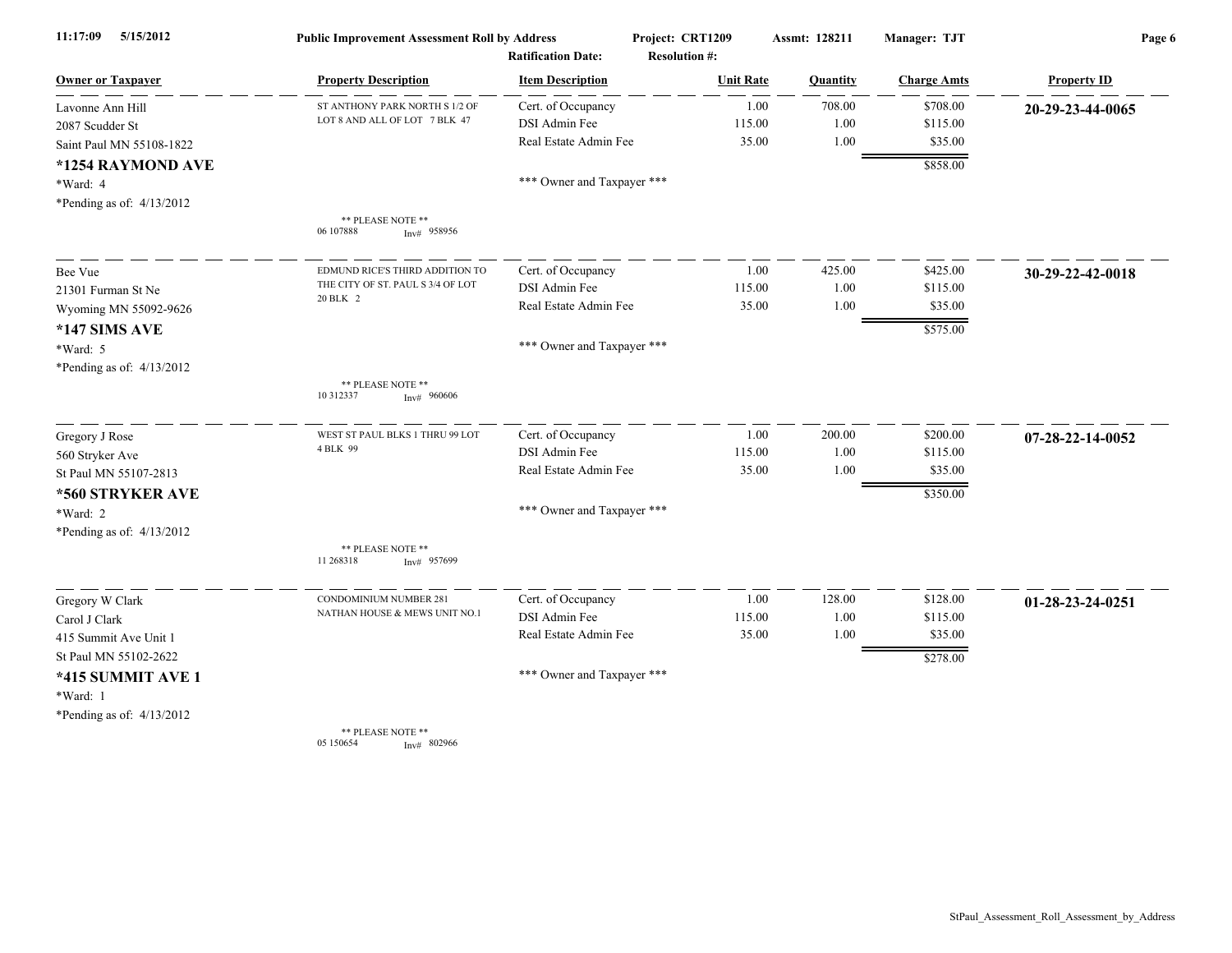| 5/15/2012<br>11:17:09         | <b>Public Improvement Assessment Roll by Address</b><br><b>Ratification Date:</b> |                            | Project: CRT1209<br><b>Resolution #:</b> | Assmt: 128211 | Manager: TJT       | Page 7             |
|-------------------------------|-----------------------------------------------------------------------------------|----------------------------|------------------------------------------|---------------|--------------------|--------------------|
| <b>Owner or Taxpayer</b>      | <b>Property Description</b>                                                       | <b>Item Description</b>    | <b>Unit Rate</b>                         | Quantity      | <b>Charge Amts</b> | <b>Property ID</b> |
| Mark K Hulsey                 | SMITH'S ADDITION TO SAINT PAUL                                                    | Cert. of Occupancy         | 1.00                                     | 200.00        | \$200.00           | 01-28-23-34-0120   |
| Nancy L Hulsey                | LOT 10 BLK 1                                                                      | DSI Admin Fee              | 115.00                                   | 1.00          | \$115.00           |                    |
| 806 Holly Ave                 |                                                                                   | Real Estate Admin Fee      | 35.00                                    | 1.00          | \$35.00            |                    |
| St Paul MN 55104-7136         |                                                                                   |                            |                                          |               | \$350.00           |                    |
| *426 SUPERIOR ST              |                                                                                   | *** Owner and Taxpayer *** |                                          |               |                    |                    |
| *Ward: 2                      |                                                                                   |                            |                                          |               |                    |                    |
| *Pending as of: 4/13/2012     |                                                                                   |                            |                                          |               |                    |                    |
|                               | ** PLEASE NOTE **<br>07 03 6856<br>$Inv#$ 957701                                  |                            |                                          |               |                    |                    |
| Donald E Ide                  | LYMAN DAYTON ADDITION TO THE                                                      | Cert. of Occupancy         | 1.00                                     | 300.00        | \$300.00           | 32-29-22-41-0051   |
| 310 New Brighton Rd           | CITY OF ST. PAUL LOT 3 BLK 46                                                     | DSI Admin Fee              | 115.00                                   | 1.00          | \$115.00           |                    |
| New Brighton MN 55112-7836    |                                                                                   | Real Estate Admin Fee      | 35.00                                    | 1.00          | \$35.00            |                    |
| *701 SURREY AVE               |                                                                                   |                            |                                          |               | \$450.00           |                    |
| *Ward: 7                      |                                                                                   | *** Owner and Taxpayer *** |                                          |               |                    |                    |
| *Pending as of: $4/13/2012$   |                                                                                   |                            |                                          |               |                    |                    |
|                               | ** PLEASE NOTE **<br>11 261878<br>$Inv#$ 958776                                   |                            |                                          |               |                    |                    |
| Left Bank Property Llc        | TERRACE PARK ADDITION TO THE                                                      | Cert. of Occupancy         | 1.00                                     | 170.00        | \$170.00           | 01-28-23-31-0126   |
| 1015 Sycamore St W            | CITY OF ST. PAUL, RAMSEY CO.,<br>MINN. LOT 7 BLK 10                               | DSI Admin Fee              | 115.00                                   | 1.00          | \$115.00           |                    |
| Stillwater MN 55082-4102      |                                                                                   | Real Estate Admin Fee      | 35.00                                    | 1.00          | \$35.00            |                    |
| *99 WESTERN AVE S             |                                                                                   |                            |                                          |               | \$320.00           |                    |
| *Ward: 2                      |                                                                                   | *** Owner and Taxpayer *** |                                          |               |                    |                    |
| *Pending as of: $4/13/2012$   |                                                                                   |                            |                                          |               |                    |                    |
|                               | ** PLEASE NOTE **<br>07 030901<br>Inv# 960785                                     |                            |                                          |               |                    |                    |
| Russell T Rider               | LOVERING'S ADDITION TO UNION                                                      | Cert. of Occupancy         | 1.00                                     | 714.00        | \$714.00           | 33-29-23-42-0121   |
| 790 Wentworth Ave W           | PARK N 65 FT OF LOTS 13, 14 & LOT                                                 | DSI Admin Fee              | 115.00                                   | 1.00          | \$115.00           |                    |
| Mendota Heights MN 55118-2703 | 15 BLK 2                                                                          | Real Estate Admin Fee      | 35.00                                    | 1.00          | \$35.00            |                    |
| *382 WHEELER ST N             |                                                                                   |                            |                                          |               | \$864.00           |                    |
| *Ward: 4                      |                                                                                   | *** Owner and Taxpayer *** |                                          |               |                    |                    |
| *Pending as of: $4/13/2012$   |                                                                                   |                            |                                          |               |                    |                    |
|                               | ** PLEASE NOTE **<br>09 277977<br>$Inv#$ 957930                                   |                            |                                          |               |                    |                    |